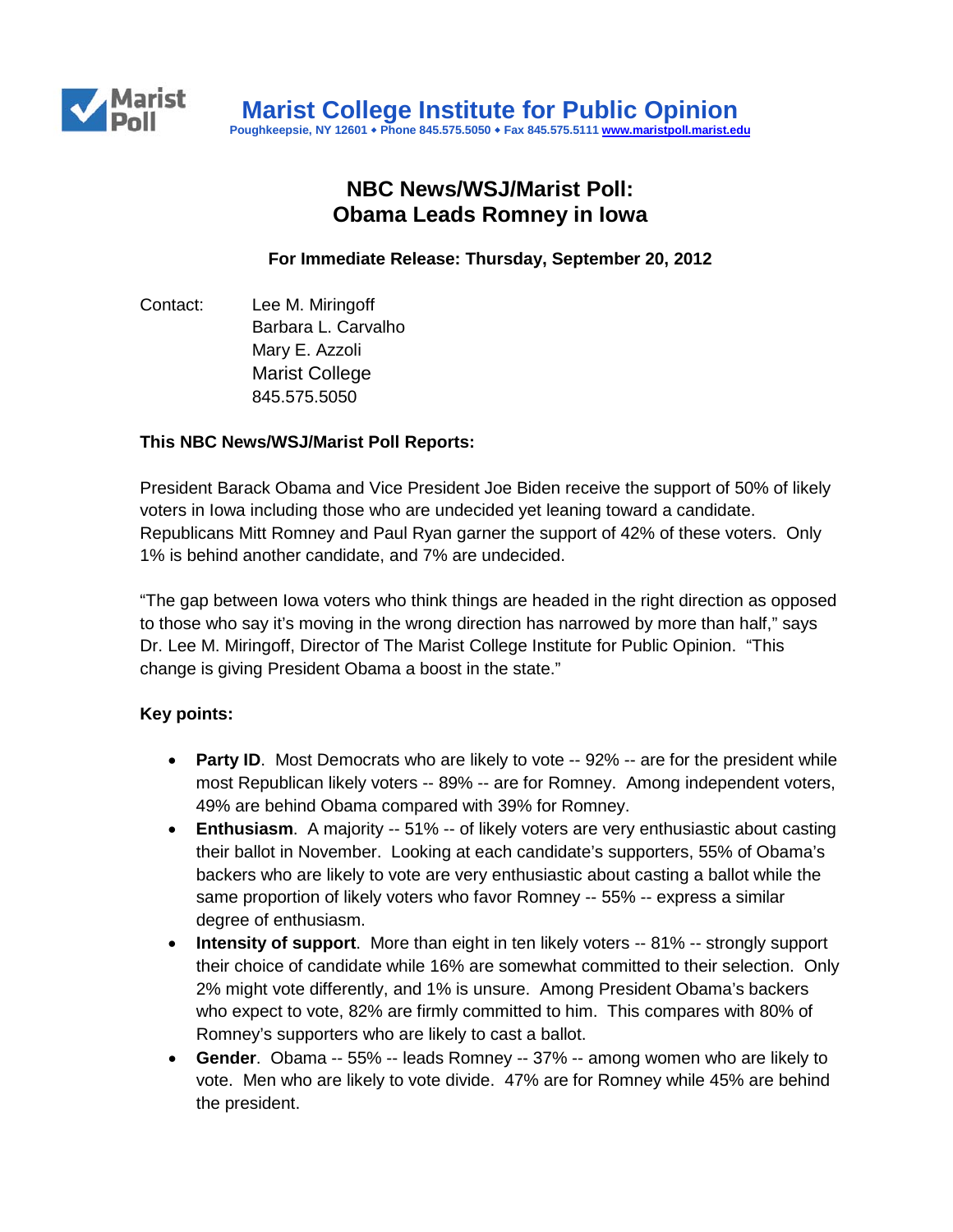• **Age**. Obama -- 50% -- is ahead of Romney -- 44% -- among likely voters under the age of 30. Looking at likely voters between 30 and 44, 58% are for the president compared with 32% for Romney. Among voters aged 45 to 59, 49% are for Obama while 45% are for Romney. Obama receives the support of 48% of likely voters 60 and older compared with 44% for Romney.

Looking at registered voters including those who are undecided yet leaning toward a candidate, 51% are for Obama while 40% support Romney. One percent is behind another candidate, and 8% are undecided.

When NBC News/Marist last reported this question in May, registered voters divided. 44% of registered voters in Iowa supported Obama while 44% backed Romney. Two percent supported another candidate, and 10% were undecided.

# **Majority with Favorable View for Obama, Romney Falls Short**

53% of Iowa likely voters have a favorable view of the president while 42% have an unfavorable one. Five percent are unsure.

When it comes to Romney, 50% have an *unfavorable* impression of the candidate while 42% have a favorable one. Eight percent are unsure.

# **The Great Divide…Perceptions of the Vice Presidential Candidates**

While 44% of likely voters in Iowa have a favorable view of Vice President Joe Biden, 43% have an unfavorable one. 13% are unsure.

When it comes to Paul Ryan, voters also divide. 40% have a positive view of the candidate while 43% have an unfavorable one. A notable 17% are either unsure or have never heard of him.

## **Obama Edges Romney on Economy…Prez Viewed Stronger on Foreign Policy**

On the issues, Romney is no longer viewed as the "economy" candidate in Iowa. 46% of registered voters in Iowa say Obama will better handle the nation's economy while 42% believe Romney will do the better job. 11% are unsure. Likely voters agree. 47% of likely voters see Obama as better able to improve the economy compared with 43% who view Romney in this light. 10% are unsure.

When NBC News/Marist last reported this question in May, Romney -- 46% -- edged Obama -- 41% -- among registered voters on the issue of the economy. 13%, at that time, were unsure.